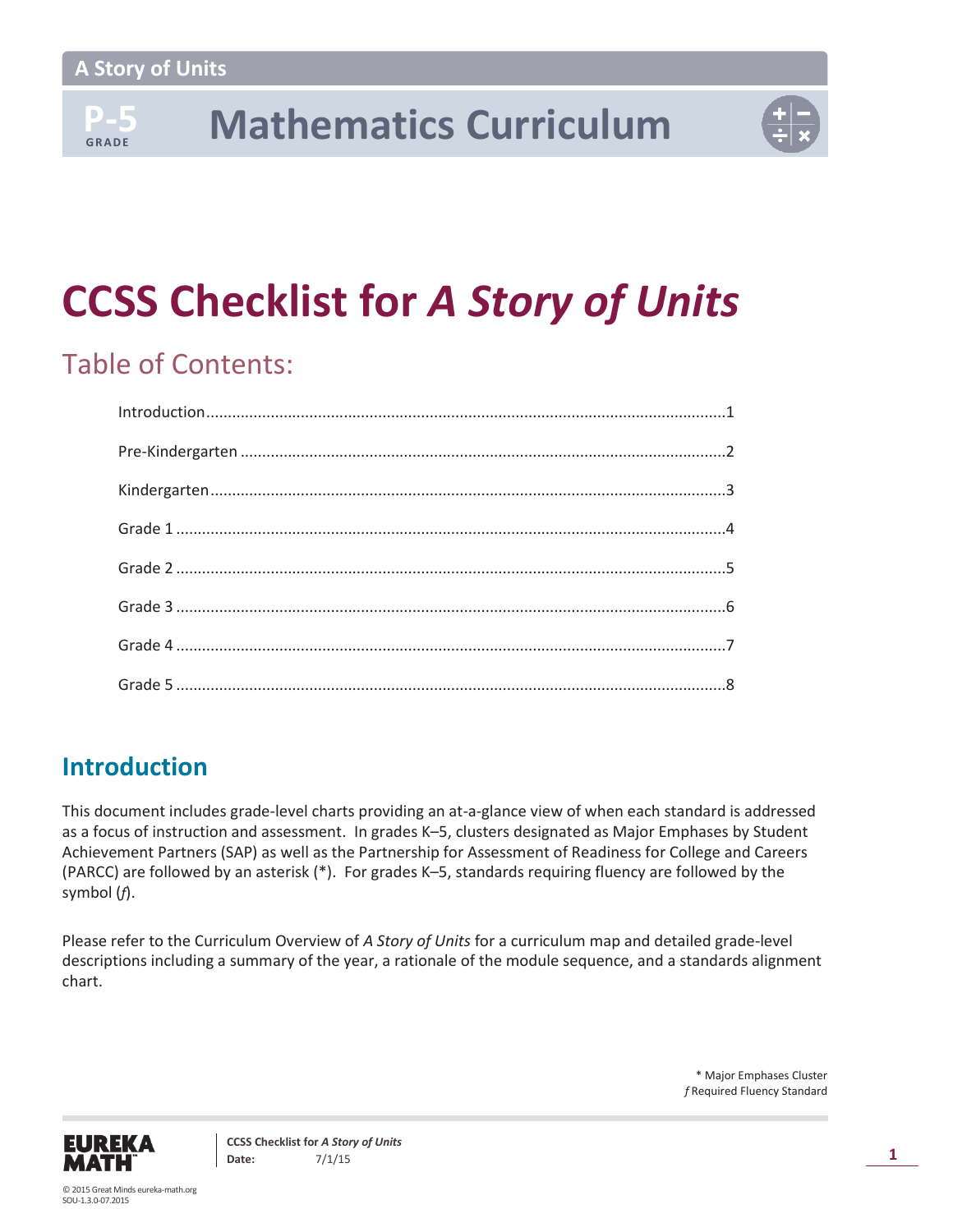| CCLS <sup>1</sup> |                         | PRE-KINDERGARTEN MODULES  |                           |                           |                           |                           |  |  |  |  |
|-------------------|-------------------------|---------------------------|---------------------------|---------------------------|---------------------------|---------------------------|--|--|--|--|
|                   |                         | $\mathbf{1}$              | 2 <sup>1</sup>            | $\overline{\mathbf{3}}$   | $\overline{\mathbf{4}}$   | 5 <sub>1</sub>            |  |  |  |  |
| PK.CC.A           | $\mathbf{1}$            | $\boldsymbol{X}$          |                           | $\boldsymbol{X}$          |                           | $\boldsymbol{X}$          |  |  |  |  |
|                   | $\overline{2}$          | $\boldsymbol{\mathsf{X}}$ |                           |                           |                           | $\boldsymbol{\mathsf{X}}$ |  |  |  |  |
|                   | 3a                      | $\boldsymbol{X}$          |                           | $\pmb{\mathsf{X}}$        |                           |                           |  |  |  |  |
| PK.CC.B           | 3 <sub>b</sub>          | $\boldsymbol{X}$          |                           | $\boldsymbol{\mathsf{X}}$ |                           |                           |  |  |  |  |
|                   | 3c                      | $\boldsymbol{X}$          |                           | $\boldsymbol{\mathsf{X}}$ |                           |                           |  |  |  |  |
|                   | $\overline{a}$          | $\boldsymbol{X}$          |                           | $\boldsymbol{\mathsf{X}}$ |                           |                           |  |  |  |  |
| PK.CC.C           | 5                       |                           |                           |                           | $\boldsymbol{X}$          |                           |  |  |  |  |
|                   | $\boldsymbol{6}$        |                           |                           |                           | $\pmb{\mathsf{X}}$        |                           |  |  |  |  |
| PK.OA.A           | $\mathbf{1}$            |                           |                           |                           |                           | $\boldsymbol{\mathsf{X}}$ |  |  |  |  |
| PK.OA.B           | $\overline{2}$          | $\boldsymbol{X}$          |                           |                           |                           | $\boldsymbol{\mathsf{X}}$ |  |  |  |  |
| PK.MD.A           | $\mathbf{1}$            |                           |                           |                           | $\boldsymbol{\mathsf{X}}$ |                           |  |  |  |  |
| PK.MD.B           | $\overline{2}$          | $\boldsymbol{\mathsf{X}}$ |                           |                           |                           |                           |  |  |  |  |
| PK.G.A            | $\mathbf{1}$            |                           | $\boldsymbol{X}$          |                           |                           |                           |  |  |  |  |
|                   | $\overline{2}$          |                           | $\pmb{\mathsf{X}}$        |                           |                           |                           |  |  |  |  |
| PK.G.B            | $\overline{\mathbf{3}}$ |                           | $\boldsymbol{\mathsf{X}}$ |                           |                           |                           |  |  |  |  |
|                   | $\overline{a}$          |                           | $\boldsymbol{X}$          |                           |                           |                           |  |  |  |  |

**<sup>1</sup>** Note that these Pre-Kindergarten standards are not part of the Common Core State Standards, but were developed by the New York State Education Department as part of their Learning Standards and serve as a precursor to the Common Core State Standards for Kindergarten.



 $\ddot{\phantom{a}}$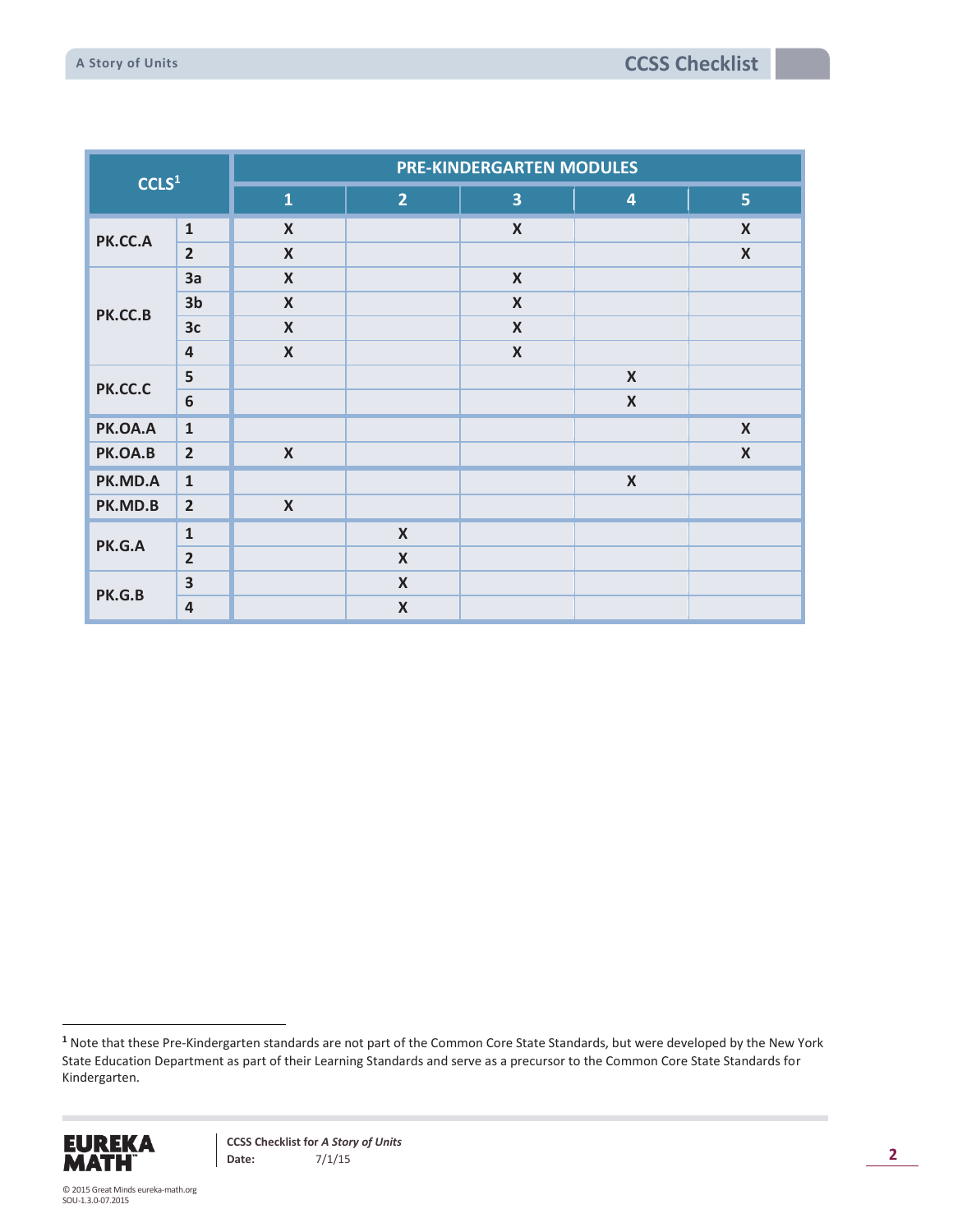| <b>CCSS</b> |                         | <b>KINDERGARTEN MODULES</b> |                    |                         |                         |                         |                    |  |  |  |
|-------------|-------------------------|-----------------------------|--------------------|-------------------------|-------------------------|-------------------------|--------------------|--|--|--|
|             |                         | $\mathbf{1}$                | $\overline{2}$     | $\overline{\mathbf{3}}$ | $\overline{\mathbf{4}}$ | $\overline{\mathbf{5}}$ | 6 <sup>1</sup>     |  |  |  |
|             | $\mathbf 1$             |                             |                    |                         |                         | $\pmb{\mathsf{X}}$      |                    |  |  |  |
| $K.CC.A*$   | $\overline{2}$          |                             |                    |                         |                         | $\pmb{\mathsf{X}}$      |                    |  |  |  |
|             | $\overline{\mathbf{3}}$ | $\pmb{\mathsf{X}}$          |                    |                         |                         | $\pmb{\mathsf{X}}$      |                    |  |  |  |
|             | 4a                      | $\pmb{\mathsf{X}}$          |                    |                         |                         |                         |                    |  |  |  |
|             | 4b                      | $\pmb{\mathsf{X}}$          |                    |                         |                         | $\pmb{\mathsf{X}}$      |                    |  |  |  |
| $K.CC.B*$   | 4c                      | $\pmb{\mathsf{X}}$          |                    |                         |                         | $\pmb{\mathsf{X}}$      |                    |  |  |  |
|             | 4d <sup>2</sup>         |                             |                    |                         |                         |                         | $\pmb{\mathsf{X}}$ |  |  |  |
|             | 5                       | $\pmb{\mathsf{X}}$          |                    |                         |                         | $\pmb{\mathsf{X}}$      |                    |  |  |  |
| $K.CC.C^*$  | $\boldsymbol{6}$        |                             |                    | $\pmb{\mathsf{X}}$      |                         |                         |                    |  |  |  |
|             | $\overline{7}$          |                             |                    | $\pmb{\mathsf{X}}$      |                         |                         |                    |  |  |  |
|             | $\mathbf 1$             |                             |                    |                         | $\pmb{\mathsf{X}}$      |                         |                    |  |  |  |
|             | $\overline{2}$          |                             |                    |                         | $\pmb{\mathsf{X}}$      |                         |                    |  |  |  |
| $K.OA.A*$   | $\overline{\mathbf{3}}$ | $\pmb{\mathsf{X}}$          |                    |                         | $\pmb{\mathsf{X}}$      |                         |                    |  |  |  |
|             | $\overline{\mathbf{4}}$ |                             |                    |                         | $\pmb{\mathsf{X}}$      |                         |                    |  |  |  |
|             | 5f                      |                             |                    |                         | $\pmb{\mathsf{X}}$      |                         |                    |  |  |  |
| $K.NBT.A*$  | $\mathbf{1}$            |                             |                    |                         |                         | $\pmb{\mathsf{X}}$      |                    |  |  |  |
| K.MD.A      | $\mathbf{1}$            |                             |                    | $\pmb{\mathsf{X}}$      |                         |                         |                    |  |  |  |
|             | $\overline{2}$          |                             |                    | $\pmb{\mathsf{X}}$      |                         |                         |                    |  |  |  |
| K.MD.B      | $\overline{\mathbf{3}}$ | $\pmb{\mathsf{X}}$          | $\pmb{\mathsf{X}}$ |                         |                         |                         |                    |  |  |  |
|             | $\mathbf{1}$            |                             | $\pmb{\mathsf{X}}$ |                         |                         |                         |                    |  |  |  |
| K.G.A       | $\overline{2}$          |                             | $\pmb{\mathsf{X}}$ |                         |                         |                         |                    |  |  |  |
|             | $\overline{\mathbf{3}}$ |                             | $\pmb{\mathsf{X}}$ |                         |                         |                         |                    |  |  |  |
|             | $\overline{\mathbf{4}}$ |                             | $\pmb{\mathsf{X}}$ |                         |                         |                         |                    |  |  |  |
| K.G.B       | 5                       |                             |                    |                         |                         |                         | $\pmb{\mathsf{X}}$ |  |  |  |
|             | $\bf 6$                 |                             |                    |                         |                         |                         | $\pmb{\mathsf{X}}$ |  |  |  |

 2 In New York State, part d (ordinality) was added to K.CC.B.4. Check your state and local standards to determine whether ordinality is an expectation for your students.

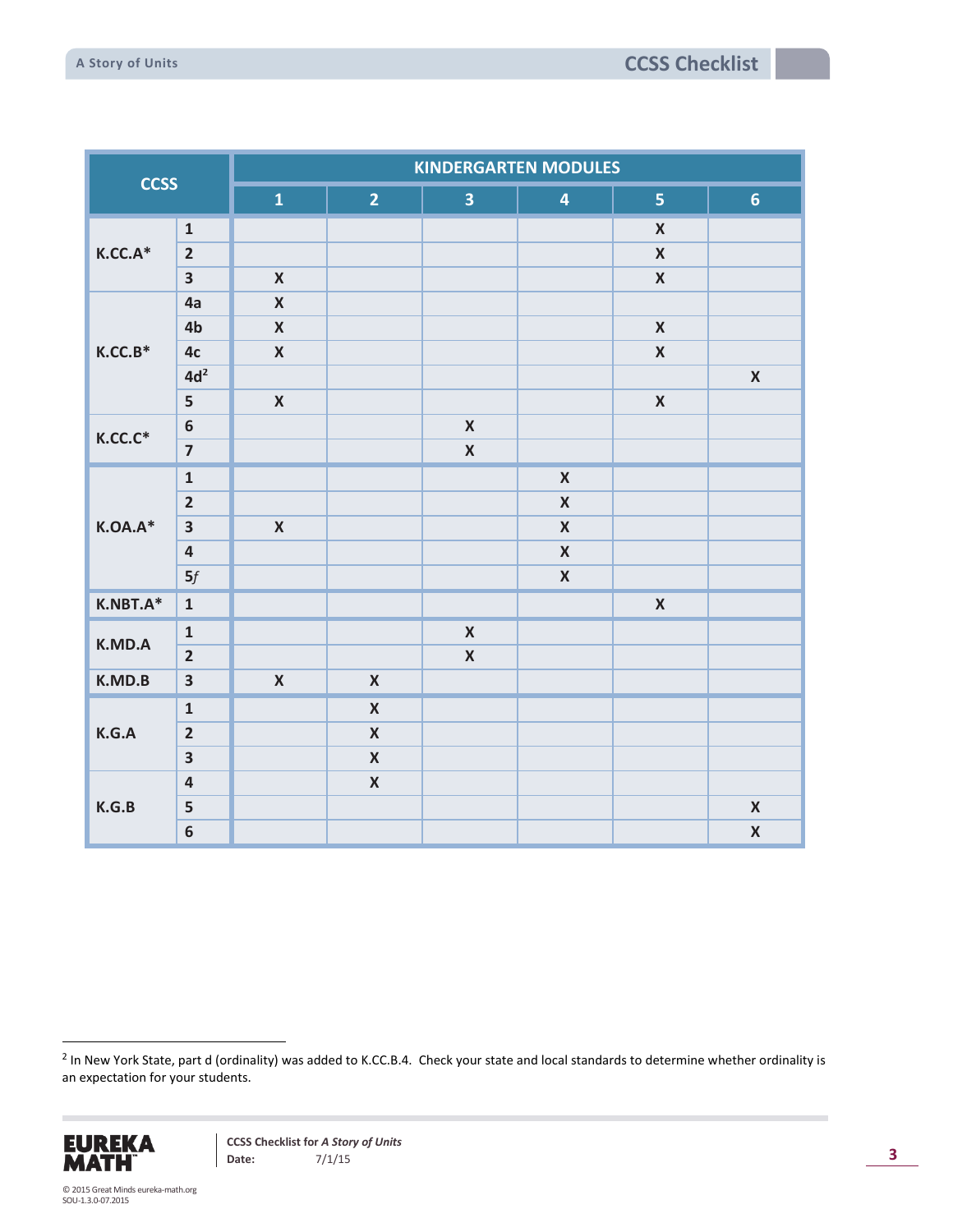| <b>CCSS</b>         |                         | <b>GRADE 1 MODULES</b> |                           |                         |                         |                    |                    |  |  |  |
|---------------------|-------------------------|------------------------|---------------------------|-------------------------|-------------------------|--------------------|--------------------|--|--|--|
|                     |                         | $\mathbf{1}$           | $\overline{2}$            | $\overline{\mathbf{3}}$ | $\overline{\mathbf{4}}$ | 5 <sub>1</sub>     | $6\phantom{a}$     |  |  |  |
| $1.0A.A*$           | $\mathbf 1$             | $\pmb{\mathsf{X}}$     | $\pmb{\mathsf{X}}$        | $\pmb{\mathsf{X}}$      | $\pmb{\mathsf{X}}$      |                    | $\pmb{\mathsf{X}}$ |  |  |  |
|                     | $\overline{2}$          |                        | $\mathsf{X}$              |                         |                         |                    |                    |  |  |  |
|                     | $\overline{\mathbf{3}}$ | $\pmb{\mathsf{X}}$     | $\boldsymbol{\mathsf{X}}$ |                         |                         |                    |                    |  |  |  |
| $1.0A.B*$           | $\overline{\mathbf{4}}$ | $\boldsymbol{X}$       | $\pmb{\mathsf{X}}$        |                         |                         |                    |                    |  |  |  |
| $1.0A.C*$           | 5                       | $\pmb{\mathsf{X}}$     |                           |                         |                         |                    |                    |  |  |  |
|                     | 6f                      | $\pmb{\mathsf{X}}$     | $\pmb{\mathsf{X}}$        |                         |                         |                    |                    |  |  |  |
| $1.0A.D^*$          | $\overline{7}$          | $\pmb{\mathsf{X}}$     |                           |                         |                         |                    |                    |  |  |  |
|                     | ${\bf 8}$               | $\pmb{\mathsf{X}}$     |                           |                         |                         |                    |                    |  |  |  |
| $1.$ NBT $.A*$      | $\mathbf{1}$            |                        |                           |                         | $\pmb{\mathsf{X}}$      |                    | $\pmb{\mathsf{X}}$ |  |  |  |
|                     | 2a                      |                        | $\pmb{\mathsf{X}}$        |                         | $\pmb{\mathsf{X}}$      |                    | $\pmb{\mathsf{X}}$ |  |  |  |
| $1.NBT.B*$          | 2 <sub>b</sub>          |                        | $\pmb{\mathsf{X}}$        |                         |                         |                    |                    |  |  |  |
|                     | 2c                      |                        |                           |                         | $\pmb{\mathsf{X}}$      |                    | $\pmb{\mathsf{X}}$ |  |  |  |
|                     | $\overline{\mathbf{3}}$ |                        |                           |                         | $\pmb{\mathsf{X}}$      |                    | $\pmb{\mathsf{X}}$ |  |  |  |
|                     | $\overline{\mathbf{4}}$ |                        |                           |                         | $\pmb{\mathsf{X}}$      |                    | $\pmb{\mathsf{X}}$ |  |  |  |
| $1.NBT.C*$          | 5                       |                        |                           |                         | $\pmb{\mathsf{X}}$      |                    | $\pmb{\mathsf{X}}$ |  |  |  |
|                     | $\boldsymbol{6}$        |                        |                           |                         | $\pmb{\mathsf{X}}$      |                    | $\pmb{\mathsf{X}}$ |  |  |  |
| $1.MD.A*$           | $\mathbf 1$             |                        |                           | $\pmb{\mathsf{X}}$      |                         |                    |                    |  |  |  |
|                     | $\overline{2}$          |                        |                           | $\pmb{\mathsf{X}}$      |                         |                    |                    |  |  |  |
| 1.MD.B <sup>3</sup> | $\overline{\mathbf{3}}$ |                        |                           |                         |                         | $\pmb{\mathsf{X}}$ | $\pmb{\mathsf{X}}$ |  |  |  |
| 1.MD.C              | $\overline{\mathbf{4}}$ |                        |                           | $\pmb{\mathsf{X}}$      |                         |                    |                    |  |  |  |
|                     | $\mathbf{1}$            |                        |                           |                         |                         | $\pmb{\mathsf{X}}$ |                    |  |  |  |
| 1.G.A               | $\overline{2}$          |                        |                           |                         |                         | $\pmb{\mathsf{X}}$ |                    |  |  |  |
|                     | $\overline{\mathbf{3}}$ |                        |                           |                         |                         | $\pmb{\mathsf{X}}$ |                    |  |  |  |

<sup>&</sup>lt;sup>3</sup> According to CCSS, 1.MD.B calls for students to "tell and write time." This is addressed in Module 5. In New York State, recognizing and identifying "coins, their names, and their values" was added to the standard and is addressed in Module 6. Check your state and local standards to determine whether money is an expectation for your students.



 $\ddot{\phantom{a}}$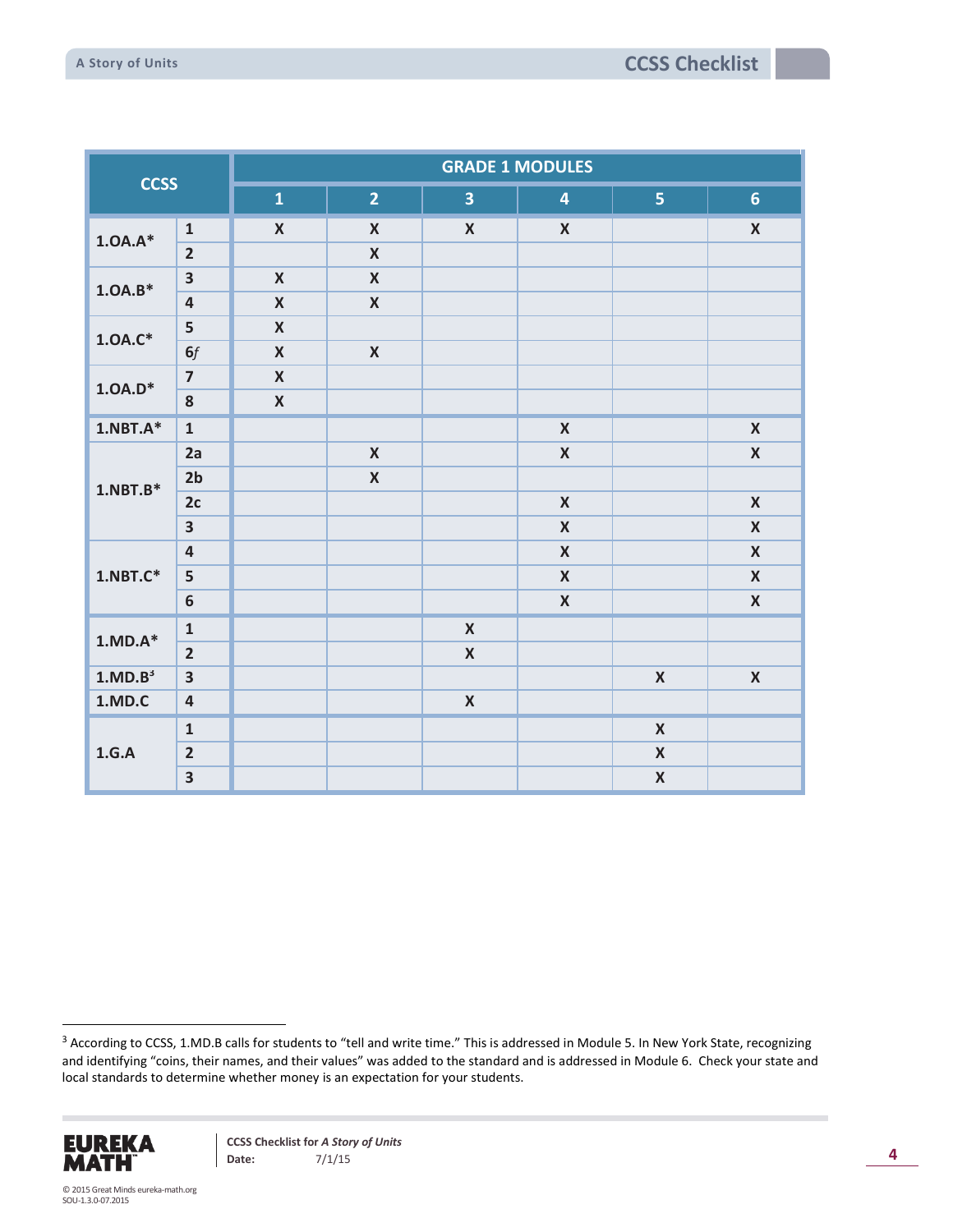| <b>CCSS</b>         |                         | <b>GRADE 2 MODULES</b> |                    |                         |                         |                         |                     |                    |                    |  |  |
|---------------------|-------------------------|------------------------|--------------------|-------------------------|-------------------------|-------------------------|---------------------|--------------------|--------------------|--|--|
|                     |                         | $\mathbf{1}$           | 2 <sup>1</sup>     | $\overline{\mathbf{3}}$ | $\overline{\mathbf{4}}$ | $\overline{\mathbf{5}}$ | $6 \nightharpoonup$ | $\overline{7}$     | 8                  |  |  |
| $2.0A.A*$           | $\mathbf{1}$            | $\pmb{\mathsf{X}}$     |                    |                         | $\pmb{\mathsf{X}}$      |                         |                     |                    |                    |  |  |
| $2.0A.B*$           | 2f                      | $\pmb{\mathsf{X}}$     |                    |                         |                         |                         |                     |                    |                    |  |  |
| 2.0A.C <sup>4</sup> | $\overline{\mathbf{3}}$ |                        |                    |                         |                         |                         | $\pmb{\mathsf{X}}$  |                    |                    |  |  |
|                     | $\overline{\mathbf{4}}$ |                        |                    |                         |                         |                         | $\pmb{\mathsf{X}}$  |                    |                    |  |  |
|                     | 1a                      |                        |                    | $\pmb{\mathsf{X}}$      |                         |                         |                     |                    |                    |  |  |
|                     | 1 <sub>b</sub>          |                        |                    | $\pmb{\mathsf{X}}$      |                         |                         |                     |                    |                    |  |  |
| $2.NBT.A*$          | $\overline{2}$          |                        |                    | $\pmb{\mathsf{X}}$      |                         |                         |                     |                    |                    |  |  |
|                     | $\overline{\mathbf{3}}$ |                        |                    | $\pmb{\mathsf{X}}$      |                         |                         |                     |                    |                    |  |  |
|                     | $\overline{\mathbf{4}}$ |                        |                    | $\pmb{\mathsf{X}}$      |                         |                         |                     |                    |                    |  |  |
|                     | 5f                      | $\pmb{\mathsf{X}}$     |                    |                         | $\pmb{\mathsf{X}}$      |                         |                     | $\pmb{\mathsf{X}}$ |                    |  |  |
|                     | $\bf 6$                 |                        |                    |                         | $\pmb{\mathsf{X}}$      |                         |                     |                    |                    |  |  |
| $2.NBT.B*$          | $\overline{\mathbf{z}}$ |                        |                    |                         | $\pmb{\mathsf{X}}$      | $\pmb{\mathsf{X}}$      |                     |                    |                    |  |  |
|                     | ${\bf 8}$               |                        |                    |                         | $\pmb{\mathsf{X}}$      | $\pmb{\mathsf{X}}$      |                     |                    |                    |  |  |
|                     | $\overline{9}$          |                        |                    |                         | $\pmb{\mathsf{X}}$      | $\pmb{\mathsf{X}}$      |                     |                    |                    |  |  |
|                     | $\mathbf{1}$            |                        | $\pmb{\mathsf{X}}$ |                         |                         |                         |                     | $\pmb{\mathsf{X}}$ |                    |  |  |
| $2.MD.A*$           | $\overline{2}$          |                        | $\pmb{\mathsf{X}}$ |                         |                         |                         |                     | $\pmb{\mathsf{X}}$ |                    |  |  |
|                     | $\overline{\mathbf{3}}$ |                        | $\pmb{\mathsf{X}}$ |                         |                         |                         |                     | $\pmb{\mathsf{X}}$ |                    |  |  |
|                     | $\overline{\mathbf{4}}$ |                        | $\pmb{\mathsf{X}}$ |                         |                         |                         |                     | $\pmb{\mathsf{X}}$ |                    |  |  |
| $2.MD.B*$           | 5                       |                        | $\pmb{\mathsf{X}}$ |                         |                         |                         |                     | $\pmb{\mathsf{X}}$ |                    |  |  |
|                     | $\boldsymbol{6}$        |                        | $\pmb{\mathsf{X}}$ |                         |                         |                         |                     | $\pmb{\mathsf{X}}$ |                    |  |  |
| 2.MD.C              | $\overline{\mathbf{z}}$ |                        |                    |                         |                         |                         |                     |                    | $\pmb{\mathsf{X}}$ |  |  |
|                     | 8                       |                        |                    |                         |                         |                         |                     | $\pmb{\mathsf{X}}$ |                    |  |  |
| 2.MD.D              | $\overline{9}$          |                        |                    |                         |                         |                         |                     | $\pmb{\mathsf{X}}$ |                    |  |  |
|                     | 10                      |                        |                    |                         |                         |                         |                     | $\pmb{\mathsf{X}}$ |                    |  |  |
|                     | $\mathbf{1}$            |                        |                    |                         |                         |                         |                     |                    | $\pmb{\mathsf{X}}$ |  |  |
| 2.G.A               | $\overline{\mathbf{2}}$ |                        |                    |                         |                         |                         | $\pmb{\mathsf{X}}$  |                    |                    |  |  |
|                     | $\overline{\mathbf{3}}$ |                        |                    |                         |                         |                         |                     |                    | $\pmb{\mathsf{X}}$ |  |  |

<sup>4</sup> In New York State, 2.OA.C is also considered major work of the grade.



 $\overline{a}$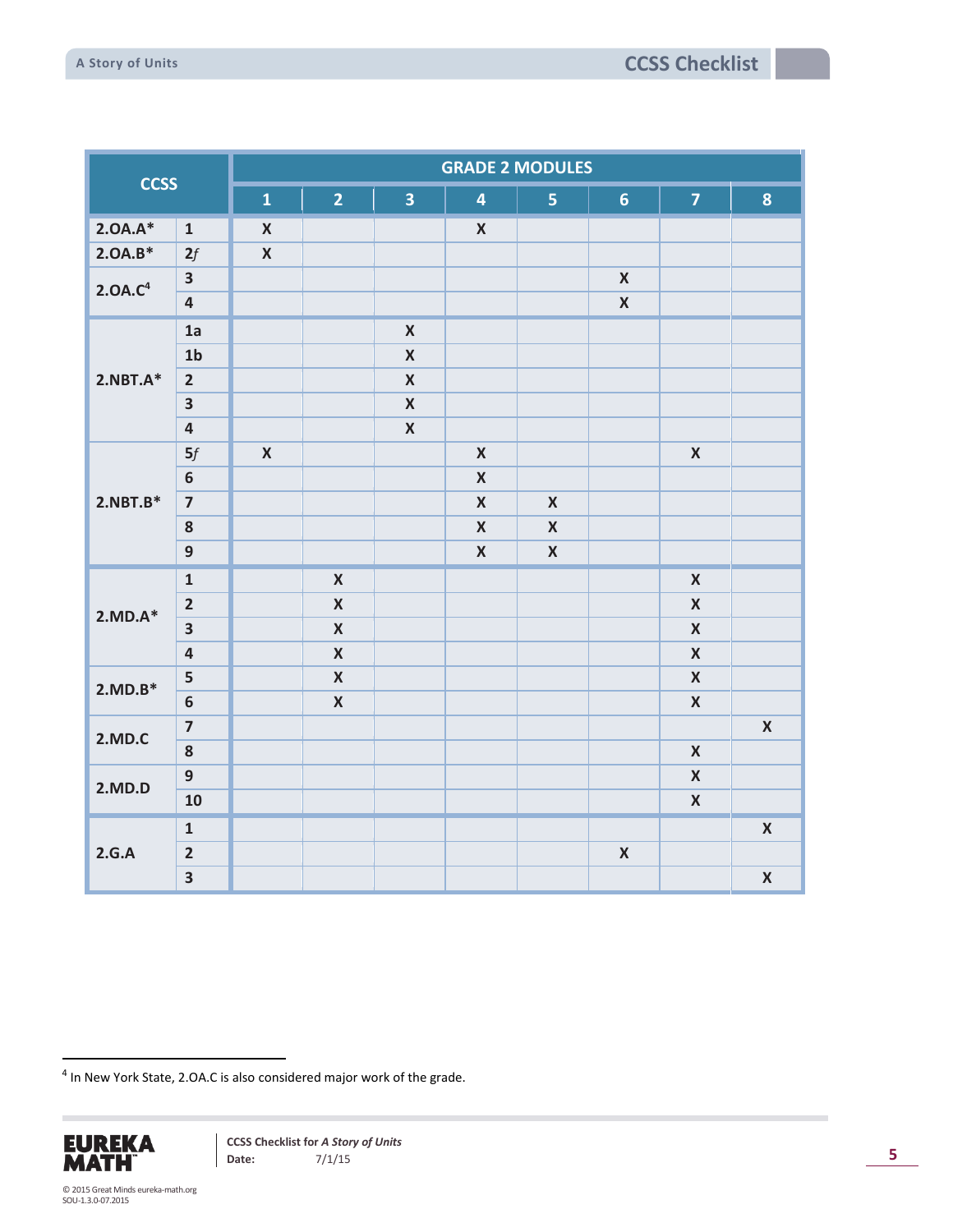| <b>CCSS</b> |                         | <b>GRADE 3 MODULES</b> |                    |                         |                         |                    |                    |                    |  |  |  |
|-------------|-------------------------|------------------------|--------------------|-------------------------|-------------------------|--------------------|--------------------|--------------------|--|--|--|
|             |                         | $\mathbf{1}$           | $\overline{2}$     | $\overline{\mathbf{3}}$ | $\overline{\mathbf{4}}$ | 5 <sub>1</sub>     | 6 <sup>1</sup>     | $\overline{7}$     |  |  |  |
|             | $\mathbf 1$             | $\pmb{\mathsf{X}}$     |                    |                         |                         |                    |                    |                    |  |  |  |
| $3.0A.A*$   | $\mathbf 2$             | $\pmb{\mathsf{X}}$     |                    |                         |                         |                    |                    |                    |  |  |  |
|             | $\overline{\mathbf{3}}$ | $\pmb{\mathsf{X}}$     |                    | $\pmb{\mathsf{X}}$      |                         |                    |                    |                    |  |  |  |
|             | $\overline{\mathbf{4}}$ | $\pmb{\mathsf{X}}$     |                    | $\pmb{\mathsf{X}}$      |                         |                    |                    |                    |  |  |  |
| $3.0A.B*$   | ${\sf 5}$               | $\pmb{\mathsf{X}}$     |                    | $\pmb{\mathsf{X}}$      |                         |                    |                    |                    |  |  |  |
|             | $\boldsymbol{6}$        | $\pmb{\mathsf{X}}$     |                    |                         |                         |                    |                    |                    |  |  |  |
| $3.0A.C*$   | $\boldsymbol{\eta}$     | $\pmb{\mathsf{X}}$     |                    | $\pmb{\mathsf{X}}$      |                         |                    |                    |                    |  |  |  |
| $3.0A.D*$   | ${\bf 8}$               | $\pmb{\mathsf{X}}$     |                    | $\pmb{\mathsf{X}}$      |                         |                    |                    | $\pmb{\mathsf{X}}$ |  |  |  |
|             | $\boldsymbol{9}$        |                        |                    | $\pmb{\mathsf{X}}$      |                         |                    |                    |                    |  |  |  |
|             | $\mathbf{1}$            |                        | $\pmb{\mathsf{X}}$ |                         |                         |                    |                    |                    |  |  |  |
| 3.NBT.A     | 2f                      |                        | $\pmb{\mathsf{X}}$ |                         |                         |                    |                    |                    |  |  |  |
|             | $\overline{\mathbf{3}}$ |                        |                    | $\pmb{\mathsf{X}}$      |                         |                    |                    |                    |  |  |  |
|             | $\mathbf 1$             |                        |                    |                         |                         | $\pmb{\mathsf{X}}$ |                    |                    |  |  |  |
|             | 2a                      |                        |                    |                         |                         | $\pmb{\mathsf{X}}$ |                    |                    |  |  |  |
|             | 2 <sub>b</sub>          |                        |                    |                         |                         | $\pmb{\mathsf{X}}$ |                    |                    |  |  |  |
| $3.NF.A*$   | 3a                      |                        |                    |                         |                         | $\pmb{\mathsf{X}}$ |                    |                    |  |  |  |
|             | 3 <sub>b</sub>          |                        |                    |                         |                         | $\pmb{\mathsf{X}}$ |                    |                    |  |  |  |
|             | 3 <sub>c</sub>          |                        |                    |                         |                         | $\pmb{\mathsf{X}}$ |                    |                    |  |  |  |
|             | 3d                      |                        |                    |                         |                         | $\pmb{\mathsf{X}}$ |                    |                    |  |  |  |
|             | $\mathbf 1$             |                        | $\pmb{\mathsf{X}}$ |                         |                         |                    |                    |                    |  |  |  |
| $3.MD.A*$   | $\overline{2}$          |                        | $\pmb{\mathsf{X}}$ |                         |                         |                    |                    |                    |  |  |  |
|             | $\overline{\mathbf{3}}$ |                        |                    |                         |                         |                    | $\pmb{\mathsf{X}}$ |                    |  |  |  |
| 3.MD.B      | $\overline{\mathbf{4}}$ |                        |                    |                         |                         |                    | $\pmb{\mathsf{X}}$ | $\pmb{\mathsf{X}}$ |  |  |  |
|             | 5a                      |                        |                    |                         | $\pmb{\mathsf{X}}$      |                    |                    |                    |  |  |  |
|             | 5b                      |                        |                    |                         | $\pmb{\mathsf{X}}$      |                    |                    |                    |  |  |  |
|             | $\boldsymbol{6}$        |                        |                    |                         | $\pmb{\mathsf{X}}$      |                    |                    |                    |  |  |  |
| $3.MD.C*$   | 7a                      |                        |                    |                         | $\pmb{\mathsf{X}}$      |                    |                    |                    |  |  |  |
|             | $7b$                    |                        |                    |                         | $\pmb{\mathsf{X}}$      |                    |                    |                    |  |  |  |
|             | 7c                      |                        |                    |                         | $\pmb{\mathsf{X}}$      |                    |                    |                    |  |  |  |
|             | 7d                      |                        |                    |                         | $\pmb{\mathsf{X}}$      |                    |                    |                    |  |  |  |
| 3.MD.D      | ${\bf 8}$               |                        |                    |                         |                         |                    |                    | $\pmb{\mathsf{X}}$ |  |  |  |
|             | $\mathbf 1$             |                        |                    |                         |                         |                    |                    | $\pmb{\mathsf{X}}$ |  |  |  |
| 3.G.A       | $\overline{\mathbf{2}}$ |                        |                    |                         |                         | $\pmb{\mathsf{X}}$ |                    |                    |  |  |  |

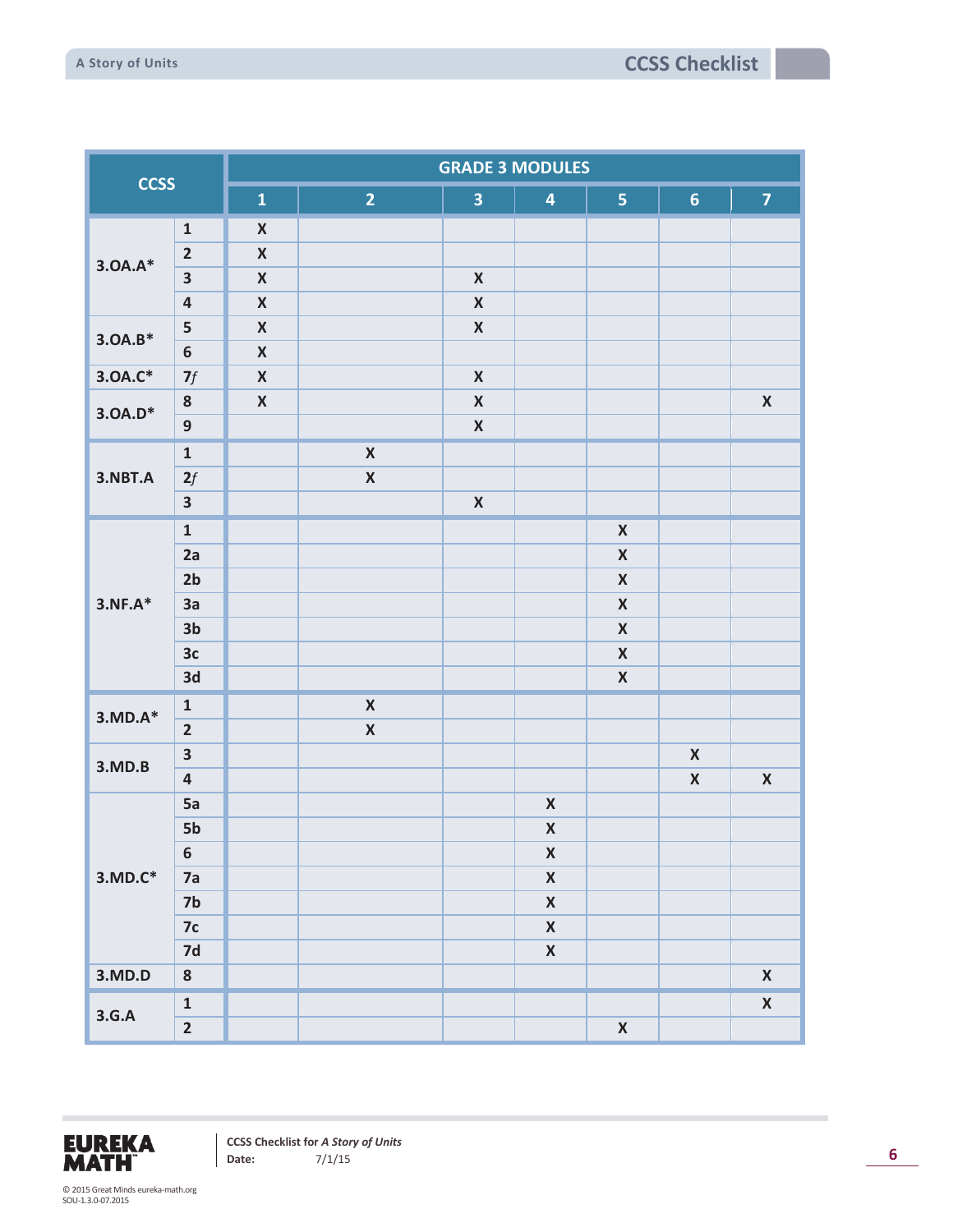| <b>CCSS</b>     |                         | <b>GRADE 4 MODULES</b> |                    |                         |                         |                    |                    |                    |  |  |  |
|-----------------|-------------------------|------------------------|--------------------|-------------------------|-------------------------|--------------------|--------------------|--------------------|--|--|--|
|                 |                         | $\mathbf{1}$           | $\overline{2}$     | $\overline{\mathbf{3}}$ | $\overline{\mathbf{4}}$ | 5 <sub>1</sub>     | 6 <sup>1</sup>     | $\overline{7}$     |  |  |  |
|                 | $\mathbf 1$             |                        |                    | $\pmb{\mathsf{X}}$      |                         |                    |                    | $\pmb{\mathsf{X}}$ |  |  |  |
| $4.0A.A*$       | $\overline{\mathbf{2}}$ |                        |                    | $\pmb{\mathsf{X}}$      |                         |                    |                    | $\pmb{\mathsf{X}}$ |  |  |  |
|                 | $\overline{\mathbf{3}}$ | $\pmb{\mathsf{X}}$     |                    | $\pmb{\mathsf{X}}$      |                         |                    |                    | $\pmb{\mathsf{X}}$ |  |  |  |
| <b>4.0A.B</b>   | $\pmb{4}$               |                        |                    | $\pmb{\mathsf{X}}$      |                         |                    |                    |                    |  |  |  |
| <b>4.0A.C</b>   | 5                       |                        |                    |                         |                         | $\pmb{\mathsf{X}}$ |                    |                    |  |  |  |
|                 | $\mathbf 1$             | $\pmb{\mathsf{X}}$     |                    |                         |                         |                    |                    |                    |  |  |  |
| $4.$ NBT. $A^*$ | $\overline{2}$          | $\pmb{\mathsf{X}}$     |                    |                         |                         |                    |                    |                    |  |  |  |
|                 | $\overline{\mathbf{3}}$ | $\pmb{\mathsf{X}}$     |                    |                         |                         |                    |                    |                    |  |  |  |
|                 | $4f$                    | $\pmb{\mathsf{X}}$     |                    |                         |                         |                    |                    |                    |  |  |  |
| $4.$ NBT.B $*$  | 5                       |                        |                    | $\pmb{\mathsf{X}}$      |                         |                    |                    |                    |  |  |  |
|                 | $\boldsymbol{6}$        |                        |                    | $\pmb{\mathsf{X}}$      |                         |                    |                    |                    |  |  |  |
|                 | $\mathbf 1$             |                        |                    |                         |                         | $\pmb{\mathsf{X}}$ |                    |                    |  |  |  |
| $4.NF.A*$       | $\overline{2}$          |                        |                    |                         |                         | $\pmb{\mathsf{X}}$ |                    |                    |  |  |  |
|                 | 3a                      |                        |                    |                         |                         | $\pmb{\mathsf{X}}$ |                    |                    |  |  |  |
|                 | 3 <sub>b</sub>          |                        |                    |                         |                         | $\pmb{\mathsf{X}}$ |                    |                    |  |  |  |
|                 | 3c                      |                        |                    |                         |                         | $\pmb{\mathsf{X}}$ |                    |                    |  |  |  |
| $4.NF.B*$       | 3d                      |                        |                    |                         |                         | $\pmb{\mathsf{X}}$ |                    |                    |  |  |  |
|                 | 4a                      |                        |                    |                         |                         | $\pmb{\mathsf{X}}$ |                    |                    |  |  |  |
|                 | 4b                      |                        |                    |                         |                         | $\pmb{\mathsf{X}}$ |                    |                    |  |  |  |
|                 | 4c                      |                        |                    |                         |                         | $\pmb{\mathsf{X}}$ |                    |                    |  |  |  |
|                 | 5                       |                        |                    |                         |                         |                    | $\pmb{\mathsf{X}}$ |                    |  |  |  |
| 4.NF.C*         | $\bf 6$                 |                        |                    |                         |                         |                    | $\pmb{\mathsf{X}}$ |                    |  |  |  |
|                 | $\overline{7}$          |                        |                    |                         |                         |                    | $\pmb{\mathsf{X}}$ |                    |  |  |  |
|                 | $\mathbf 1$             |                        | $\pmb{\mathsf{X}}$ |                         |                         |                    |                    | $\pmb{\mathsf{X}}$ |  |  |  |
| <b>4.MD.A</b>   | $\overline{\mathbf{2}}$ |                        | $\pmb{\mathsf{X}}$ |                         |                         |                    | $\pmb{\mathsf{X}}$ | $\pmb{\mathsf{X}}$ |  |  |  |
|                 | $\overline{\mathbf{3}}$ |                        |                    | $\pmb{\mathsf{X}}$      |                         |                    |                    |                    |  |  |  |
| 4.MD.B          | $\overline{\mathbf{4}}$ |                        |                    |                         |                         | $\pmb{\mathsf{X}}$ |                    |                    |  |  |  |
|                 | 5a                      |                        |                    |                         | $\pmb{\mathsf{X}}$      |                    |                    |                    |  |  |  |
|                 | 5b                      |                        |                    |                         | $\pmb{\mathsf{X}}$      |                    |                    |                    |  |  |  |
| 4.MD.C          | 6                       |                        |                    |                         | $\pmb{\mathsf{X}}$      |                    |                    |                    |  |  |  |
|                 | $\overline{\mathbf{z}}$ |                        |                    |                         | $\pmb{\mathsf{X}}$      |                    |                    |                    |  |  |  |
|                 | $\mathbf 1$             |                        |                    |                         | $\pmb{\mathsf{X}}$      |                    |                    |                    |  |  |  |
| 4.G.A           | $\overline{\mathbf{2}}$ |                        |                    |                         | $\pmb{\mathsf{X}}$      |                    |                    |                    |  |  |  |
|                 | $\overline{\mathbf{3}}$ |                        |                    |                         | $\pmb{\mathsf{X}}$      |                    |                    |                    |  |  |  |